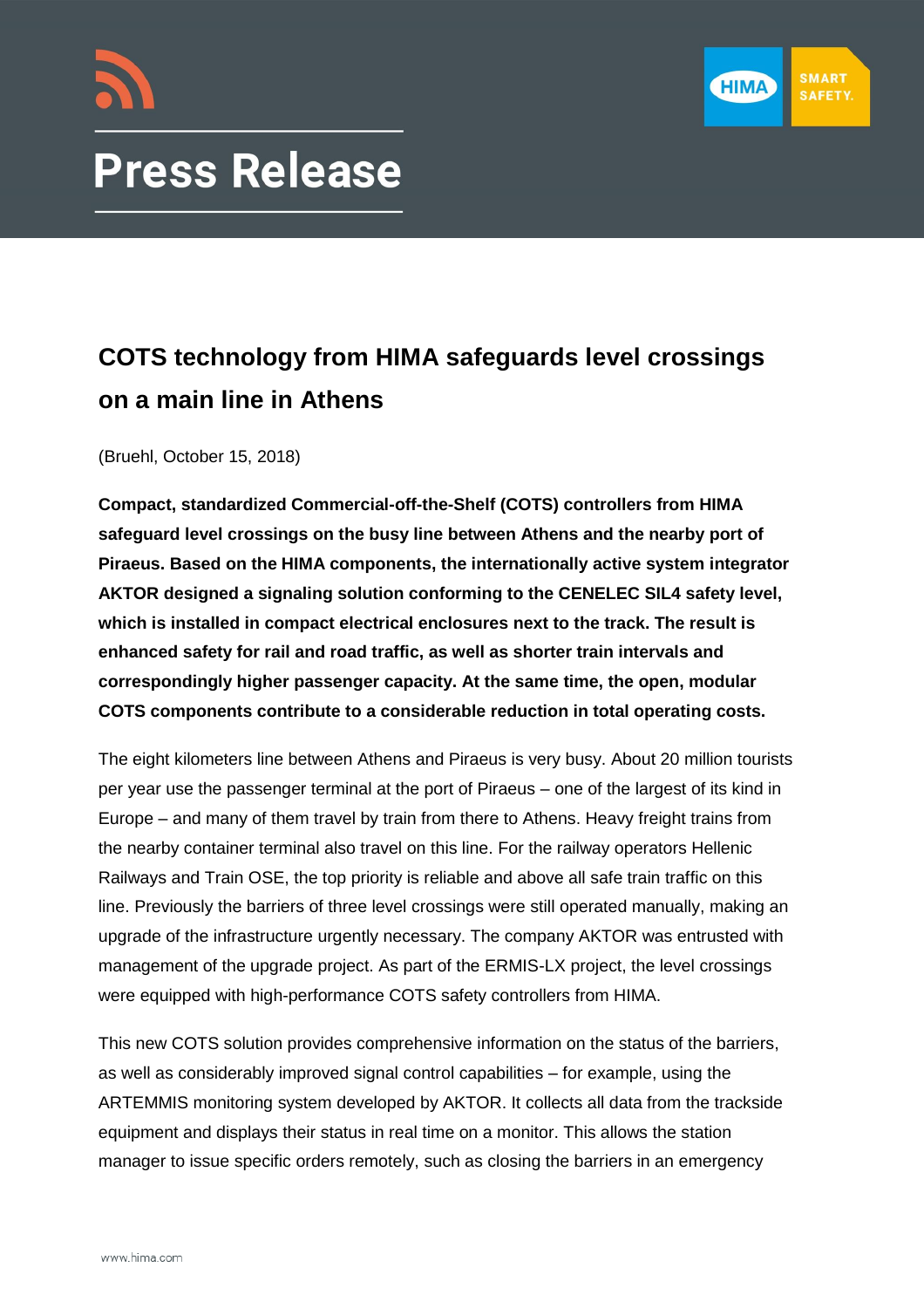situation. The open architecture of the HIMA controllers additionally ensures a high degree of flexibility for programming by AKTOR, whose function blocks developed in-house can be reused and regularly updated in the interest of continuous improvement.

"Many specialized interlocking system suppliers do not support peripheral devices from other manufacturers," explains Athanassios Zacharatos, Signal Technology Project Manager at AKTOR. "That can lead to very high costs and sometimes the system is also not flexible enough to meet the desired requirements. Including the cost savings we were able to achieve thanks to the freedom of choice for peripheral component suppliers, we estimate that with the use of COTS controllers from HIMA we managed to achieve overall savings of about 40 percent."



Image 1: The new level crossings on a main line in the Athens region are equipped with high-performance safety controllers from HIMA.

Image © ERGOSE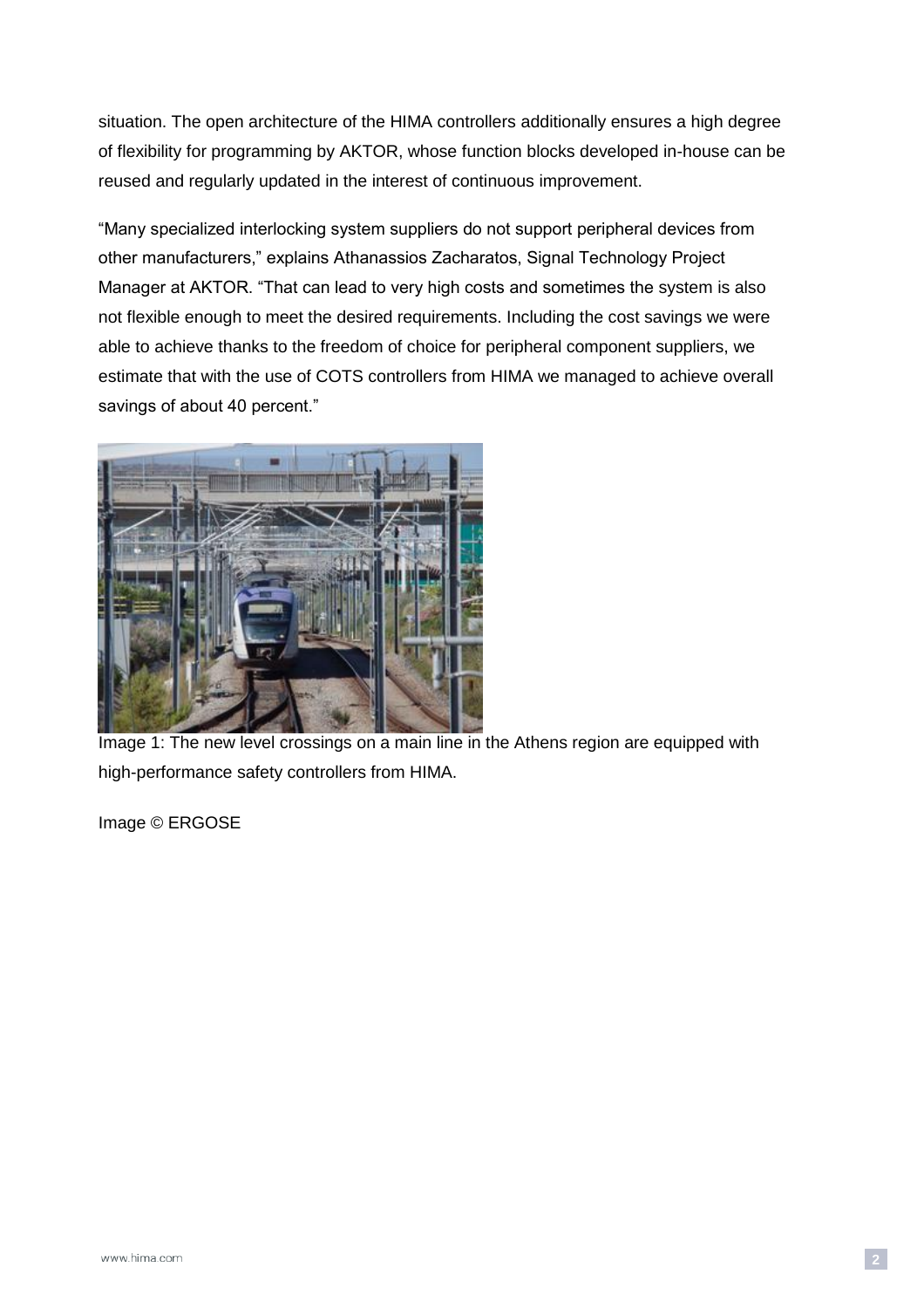

Image 2: Electrical enclosure temperatures in Greece can rise to 60°C or more – the HIMatrix modules with expanded temperature range used here are designed for temperatures up to 70°C.

*Image © HIMA Paul Hildebrandt GmbH*



Transforming Safety

2018 is a special anniversary year for HIMA. For many decades, the safety specialist – founded in 1908 – has played a major role in shaping safety standards and has driven innovations to develop the market for industrial safety. Drawing on 110 years of experience, HIMA develops solutions for the digital industrial age and is ready for the challenges of the future.